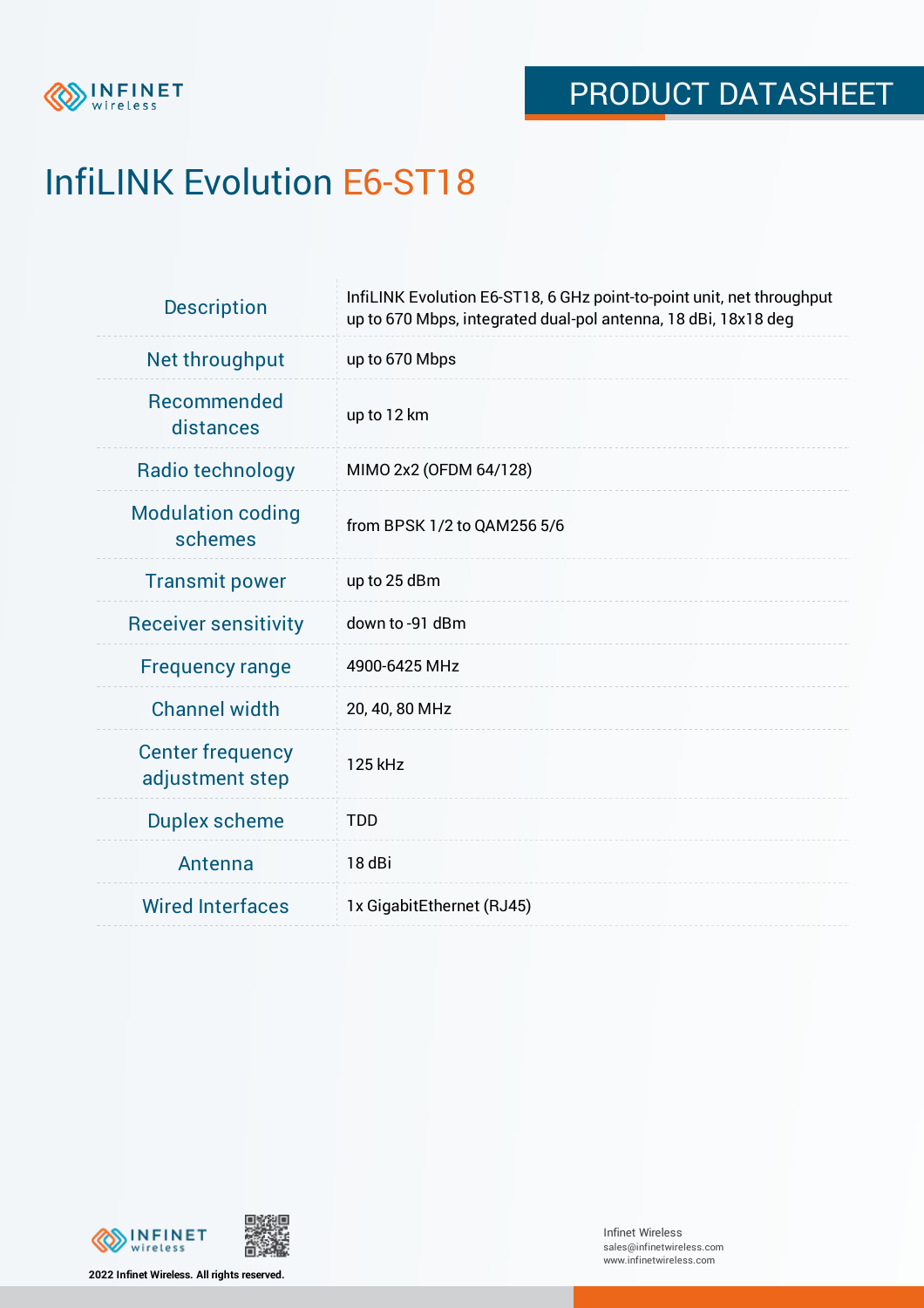

# InfiLINK Evolution E6-ST18

| <b>Consumption</b>         | up to 15 W                                                                                                                                                                                                                                                                                                                                                                                                                                      |                      |      |                 |  |  |
|----------------------------|-------------------------------------------------------------------------------------------------------------------------------------------------------------------------------------------------------------------------------------------------------------------------------------------------------------------------------------------------------------------------------------------------------------------------------------------------|----------------------|------|-----------------|--|--|
| <b>Power options</b>       | 90-240 VAC $\sim$ @ 50/60 Hz, ±4356 VDC                                                                                                                                                                                                                                                                                                                                                                                                         |                      |      |                 |  |  |
| <b>Outdoor Unit (ODU)</b>  | 188 x 188 x 45 mm, 1.3 kg                                                                                                                                                                                                                                                                                                                                                                                                                       |                      |      |                 |  |  |
|                            |                                                                                                                                                                                                                                                                                                                                                                                                                                                 |                      |      |                 |  |  |
| <b>Part Number Options</b> | Prefix                                                                                                                                                                                                                                                                                                                                                                                                                                          | Freq.<br><b>Band</b> | Ant. | Capacity        |  |  |
|                            | $\cal E$                                                                                                                                                                                                                                                                                                                                                                                                                                        | 6                    | 18   | 20<br>50<br>670 |  |  |
| <b>Part Number Example</b> | E6-ST18/06400 50                                                                                                                                                                                                                                                                                                                                                                                                                                |                      |      |                 |  |  |
| <b>Packing List</b>        | - Outdoor unit E6-ST18 - 1 pcs.<br>- Power Supply IDU-CPE-G(24W) - 1 pcs.<br>- Power Cord - 1 pcs.<br>- Cable Gland - 1 pcs.<br>- Standard RJ-45 connector - 1 pcs.<br>- Shielded RJ-45 connector - 1 pcs.<br>- RJ-45 Plug Cap - 1 pcs.<br>$-$ Nut M6 DIN 934 A4 - 2 pcs.<br>- Washer 6 DIN 125 A4 - 2 pcs.<br>$-$ Washer 6 DIN 127 A4 - 2 pcs.<br>- Threaded rod M6x90 DIN976 A4 - 2 pcs.<br>- Bracer - 1 pcs.<br>- Quick Start Guide - 1 pcs. |                      |      |                 |  |  |

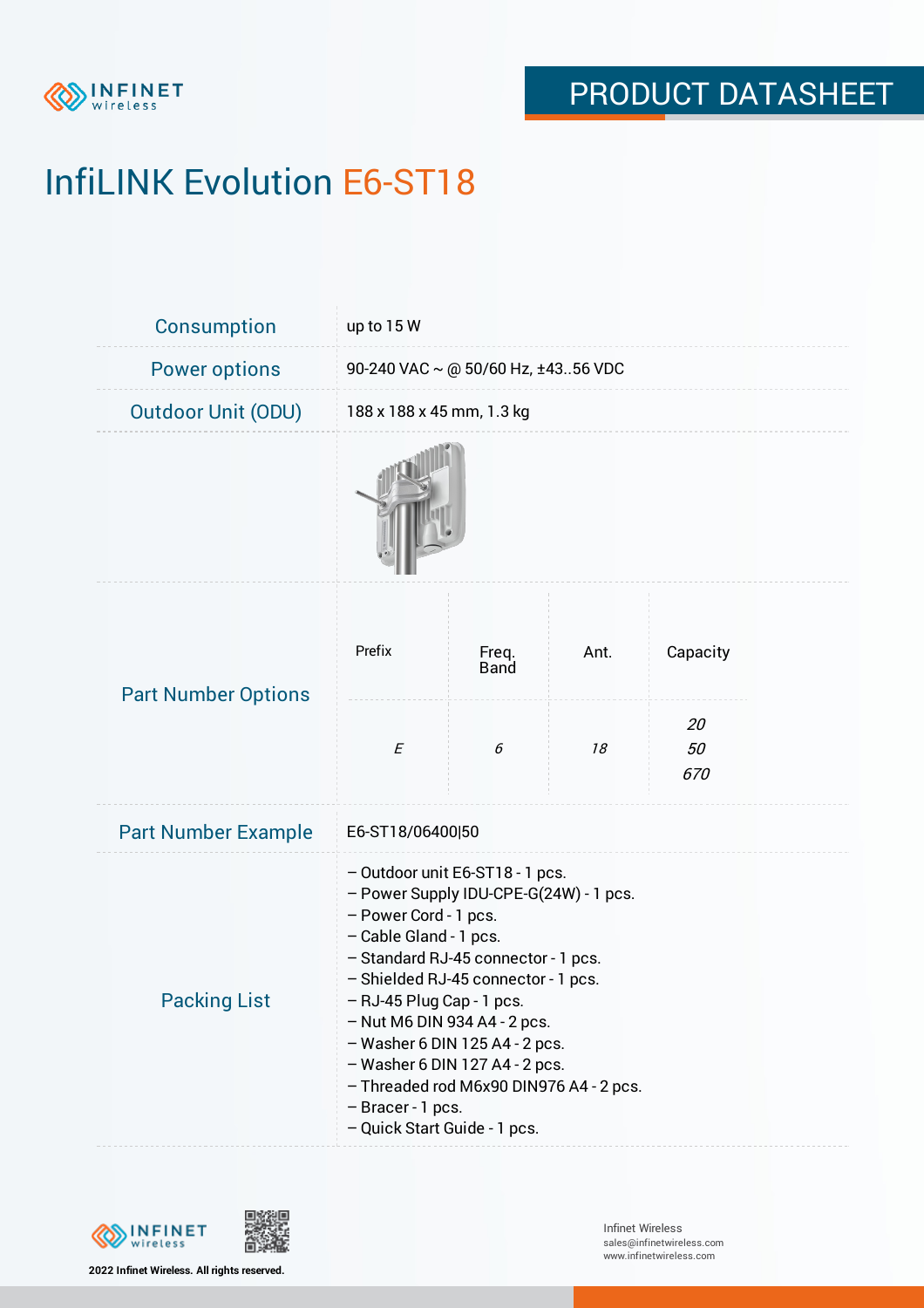

### PRODUCT DATASHEET

## InfiLINK Evolution E6-ST18

### Features

#### **RADIO**

- **Voice/RTP Aware Superpacketing**
- **DFS**
- **Automatic Bitrate Control** Þ
- Þ **Automatic Transmit Power Control**
- Þ **Automatic Distance Learning**
- Þ **Channel Time Adjustment**
- Þ **Spectrum Analyzer mode**
- Þ **Channel testing tools**

### **NETWORKING**

- **Ethernet-over-IP and IP-over-IP tunneling**
- Þ **ARP protocol support**
- **MAC/IP filtering** Þ
- **Full-fledged 2nd layer switch**
- Þ **RIPv2 / OSPFv2 /static routing**
- ٠ **L2/L3 Firewall**
- × **NAT (multipool, H.323-aware)**
- **DHCP client/server/relay**

#### **MANAGEMENT FEATURES**

- **Various Management Protocols: HTTP, HTTPS, SSH, Telnet, SNMP v1/2c/3 (MIB-II and proprietary MIBs)**
- **Graphical User Interface**
- **LED Indication: power status, wireless and wired link status, signal level**
- **Antenna alignment tool**
- ٠ **Automatic software update**
- **Online monitoring with proprietary EMS InfiMONITOR.**

### **QUALITY-OF-SERVICE**

- **17 priority queues**
- **IEEE 802.1p support**
- **IP TOS / DiffServ support**
- ٠ **Full voice support**
- **Traffic limiting (absolute, relative, mixed)** ٠
- **Traffic redirection**



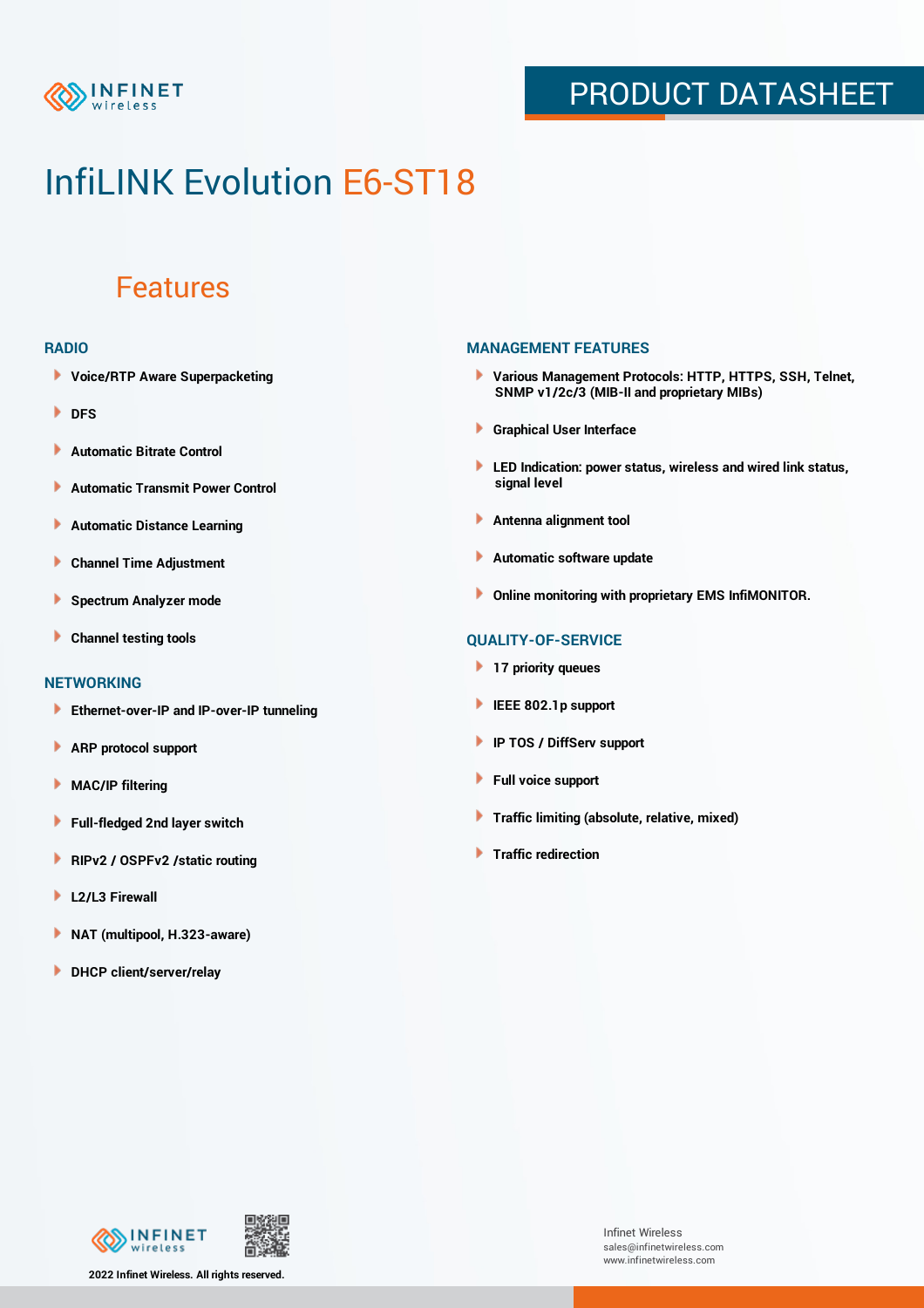

### PRODUCT DATASHEET

## InfiLINK Evolution E6-ST18

### Features

### **ENVIRONMENTAL**

- **Outdoor Units:**
	- operating temperature range -40..+60 °C, 100% humidity, condensing
	- IP66/IP67 compliant water and dust protection
	- wind load: 200 kph, survival
- ¥ **Indoor Unit:**
	- 0..+40 °C, 95% humidity, non-condensing

#### **SECURITY FEATURES**

- Þ **Storm/flood protection**
- Þ **Password protection**
- Þ **Secure command-line access via SSH protocol**

### **MAC**

- **Adaptive TDMA air protocol:**
	- Dynamic and fixed air frame duration
	- Subscriber activity aware scheduling
	- Permanent channel testing
- **Pseudo-radio interface:**
	- unique InfiNet Wireless feature to join InfiNet networks via 3rd party equipment
- **Automatic over-the-air firmware upgrade**

### **STANDARD COMPLIANCE**

- **Radio**
	- ETSI EN 301 893 v.2.1.1
	- ETSI EN 302 502 v.2.1.3
	- FCC Part 15.407

#### **EMC**

- ETSI EN 301 489-1 v.2.2.3
- ETSI EN 301 489-17 v.3.2.4
- FCC Part 15 Class B
- **Safety**
	- EN 62368-1:2014+A11:2017
	- EN60950-22:2017
	- EN62311:2008
- **RoHS (pending)**
	- EN IEC 63000:2018